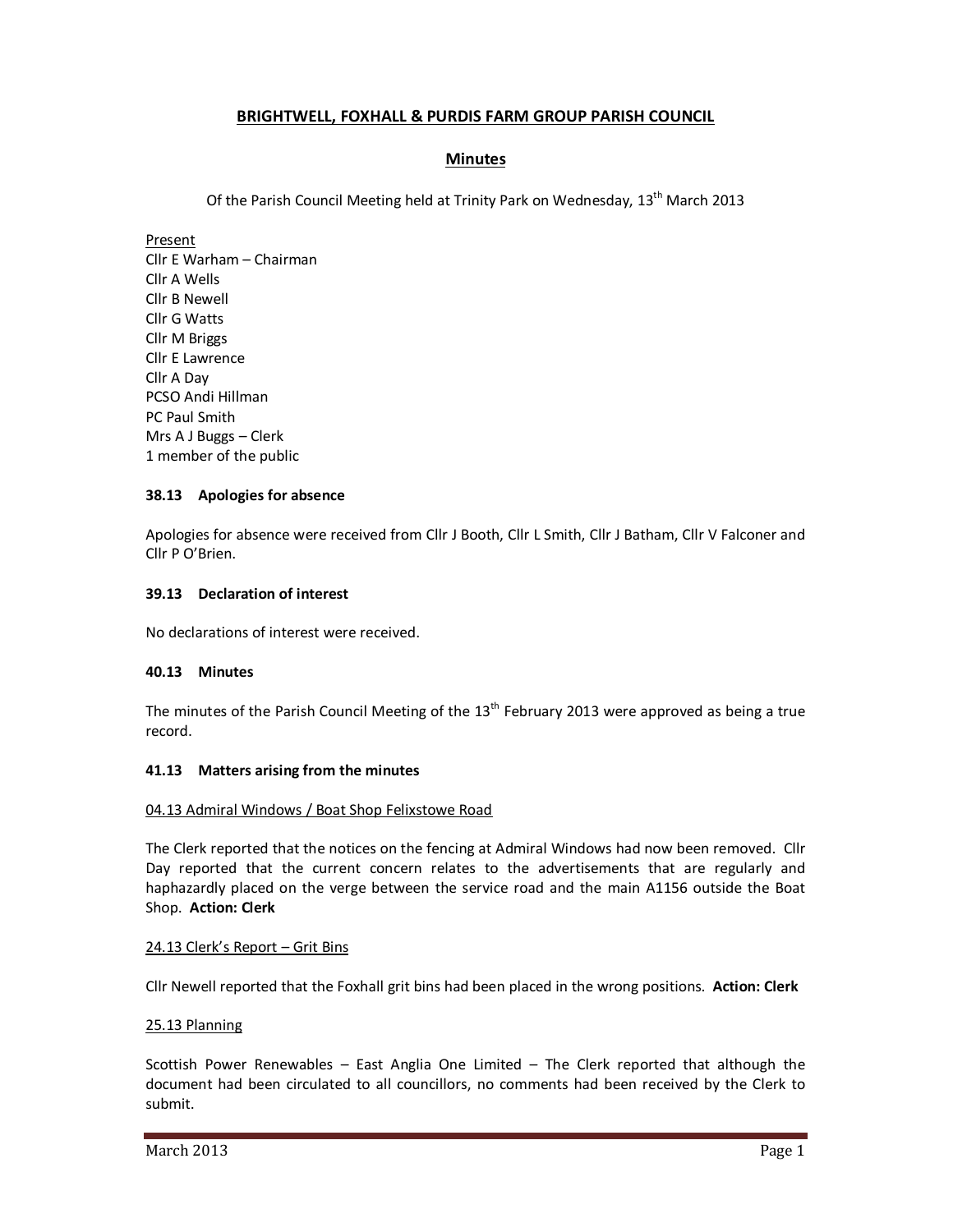### 28.13 Parking Problems – Purdis Farm

Cllr Briggs reported the situation concerning parking had improved but she would continue to monitor the situation. It was agreed that this item should be deferred until the next meeting. **Action: Clerk**

### 36.13 Members questions to the Chairman

- b. The Clerk reported that the ditch adjacent to the Foxhall Notice Board had been cleaned out by Suffolk Coastal Services.
- c. The Clerk reported that although flooding in the service road on the A1156 had been reported to Suffolk County Council Highways the matter was still an on-going problem. It was agreed that the Clerk should contact Highways again. **Action: Clerk**

### **The meeting was adjourned to receive reports from:**

• Suffolk Police – PC Paul Smith – written report.

### March 2013

### **Brightwell**

14th February 2013 – High Farm – Overnight unknown offenders have stolen two caravans from a storage yard by gaining access from a neighbouring field and towing the caravans away. Enquiries on going.

### Foxhall

 $24<sup>th</sup>$  February 2013 – Bucklesham Road – Overnight unknown offenders have entered an insecure garage and stolen various bottles of alcohol and garden equipment. Enquiries on going.

Between 22<sup>nd</sup> February and the 25<sup>th</sup> February 2013 – Bucklesham Road – Over a weekend period unknown offenders have forced entry to a locked garden shed. They have searched the shed but have not stolen anything. Enquiries on going.

25<sup>th</sup> February 2013 - Bucklesham Road – Overnight unknown offenders have entered an insecure vehicle parked on a caravan site and stolen 3 sat nav units from within. Enquiries on going.

Between 23<sup>rd</sup> February and the 28<sup>th</sup> February 2013 – Bucklesham Road – Over a five day period unknown offenders have entered an insecure garage and stolen a cycle from within. No further lines of enquiry.

### Sainsbury's Crimes

6 offences of theft from shop – 4 detected and 2 undetected.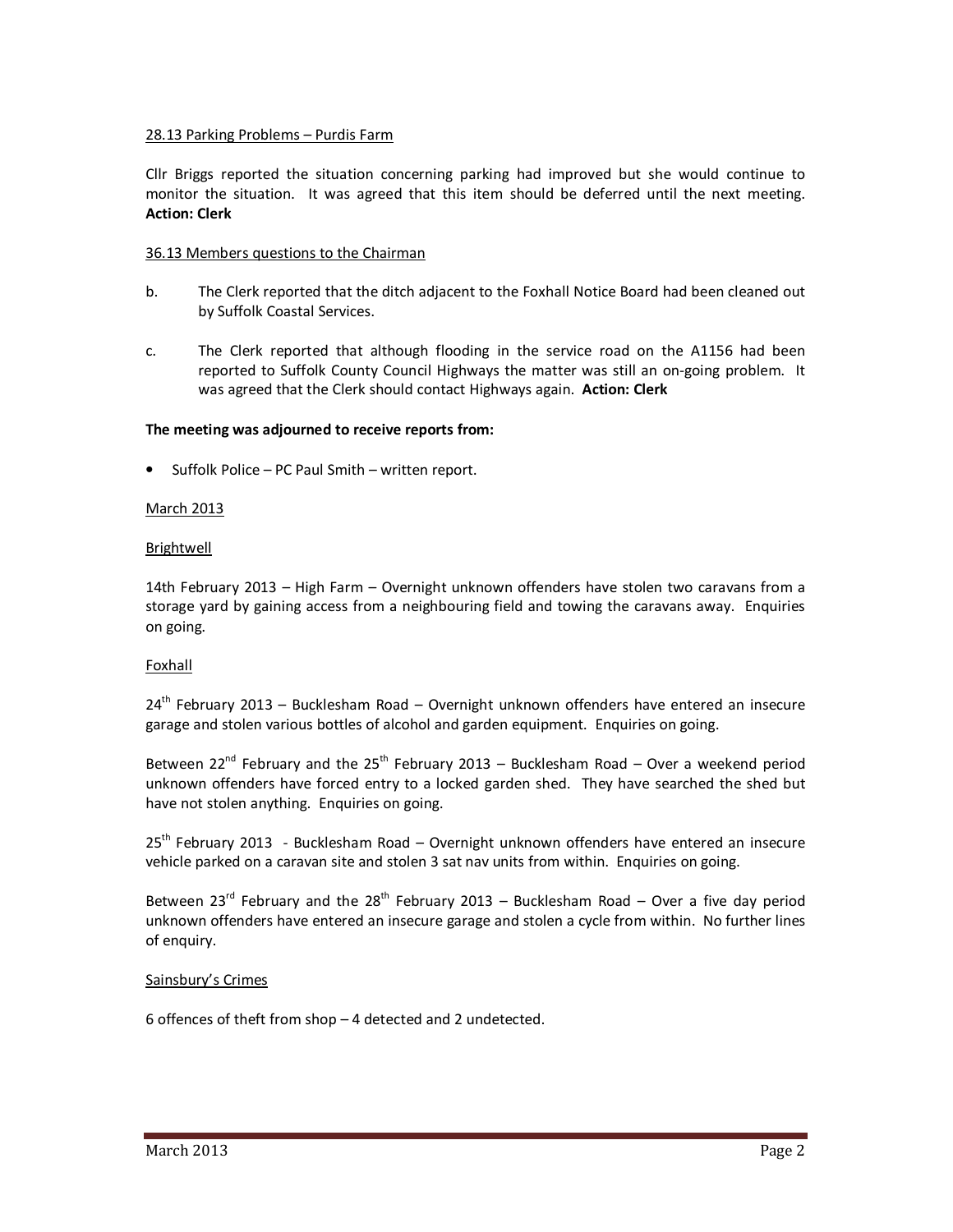# Purdis Farm

 $19<sup>th</sup>$  February 2013 – Meadow Crescent – Overnight unknown offenders have forced open the rear patio doors of a residential property and removed a set of car keys. They have then stolen the car which was parked on the drive.

 $13<sup>th</sup>$  February 2013 – Essex Way – Overnight unknown offenders have stolen a ladder which was fixed to the roof of a vehicle parked in a small car parking area.

 $22^{nd}$  February 2013 – Woodrush Road – Overnight unknown offenders have forced open a garden shed and stolen a cycle from within. No further lines of enquiry.

 $26<sup>th</sup>$  February 2013 – Woodrush Road – Overnight unknown offenders have entered an insecure property and stolen a quantity of electrical items and a set of car keys. They have then stolen the car from the driveway. Enquiries on going.

 $24<sup>th</sup>$  February 2013 – Meadow Crescent – Overnight unknown offenders have entered an insecure shed and stolen a cycle from within. No further lines of enquiry.

9<sup>th</sup> March 2013 – Trinity Park – Overnight unknown offenders have forced open a metal gate leading to a secure caravan storage area and cropped the padlock to gain entry. They have then broken the wheel locks from two caravans and then towed them away. Enquiries on going.

### Speeding Murrils Road

PCSO Andi Hillman reported that following complaints by residents a speed recorder had been placed in Murrils Road. The results from the recording highlighted that the average speed of vehicles is 29 mph however some vehicles are going considerably faster but these could have been emergency vehicles. We will follow up with further checks and different locations on in the road.

### Oxfam

PCSO Andi Hillman reported that the police had been working with Howard Smith and Oxfam has fitted new strong security locks on the clothes bins and there have been no thefts for the past 6 weeks. The entry chute has also been modified and it is no longer possible for people to get into the bins via this method. We will be monitoring the situation.

### Break-ins

Cllr Newell expressed concern that the residents may not be aware of the high number of break-ins and thefts in the local area. She requested that notices be placed on the Parish Council website and notice boards to make residents aware.

• Cllr P O'Brien – Suffolk Coastal District Council / Suffolk County Council – written report.

### Budget

Suffolk County Council has agreed that there will be no increase in council tax for the next 12 months. This is the third consecutive year without an increase.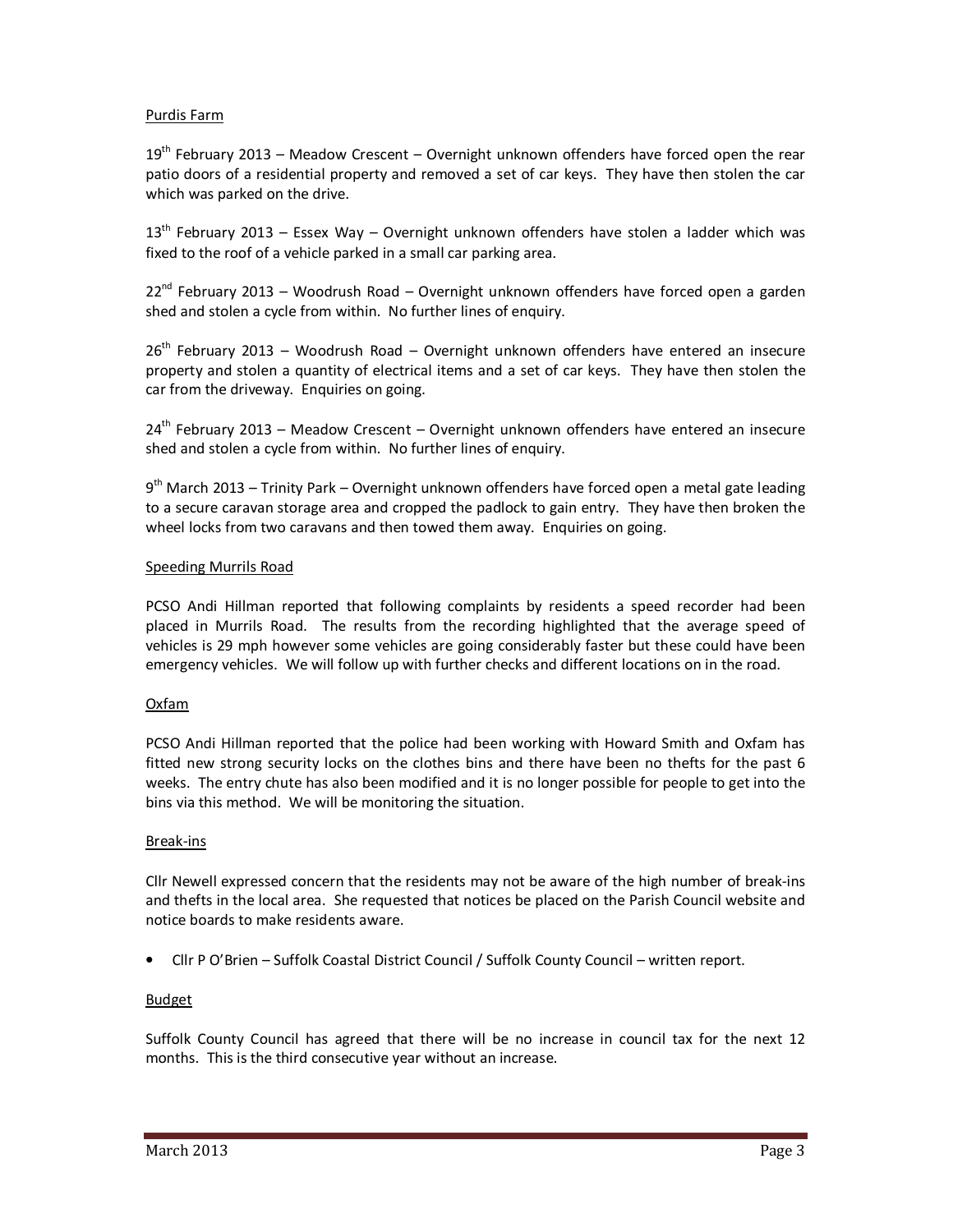In February the county council agreed the county's budget for 2013/2014. £25m needs to be saved this year, due to reduced government funding and increased demand for services. However, through strong financial stewardship – cutting management and back office costs and reducing bureaucracy – these savings will be delivered without a serious effect on front line services.

## **Schools Organisation Review**

Raising educational attainment across Suffolk is a top priority. Moving to a consistent 2 tier school structure was a long overdue step that began in 2006. Change is going ahead in the Stowmarket and Stowupland areas with the Bury St Edmunds area left to complete. Suffolk schools can now start to look forward, and, together with head teachers, school governors and parents, we can work to drive up standards across Suffolk.

### Growth Strategy for Suffolk

Economic growth is, along with raising educational attainment, the top priority of the county council. Whilst councils cannot create growth, they have a vital role to play in ensuring that the infrastructure is in place in order to give Suffolk a competitive advantage.

In February Suffolk County Council, together with partners from around the county, launched the Suffolk Growth Strategy. The strategy is designed to create an environment in which the private sector can develop the economic growth, jobs and increased prosperity that Suffolk needs.

A new, official, 'Invest in Suffolk' website is now up and running – www.investinsuffolk.com.

### Vehicle Activated Speed Signs

Suffolk County Council and the police have teamed up to provide new speeding signs for Suffolk's roads.

Ten temporary vehicle activated signs (VAS – the type that flashes up the vehicle speed as it passes) and ten mobile tripod-mounted signs will now be used across the county. The temporary VAS, will move around the county to locations designated by the police, county and parish councils. Meanwhile, Community Speedwatch groups will have access to the mobile tripod-mounted signs for up to four weeks at a time. Some groups have already made use of the new equipment.

• Cllr V Falconer – Suffolk Coastal District Council – written report.

This seems to be month of consultations – I believe you should have received letters re:

# 1. Help Shape the Future Spending in Suffolk Coastal

Six key questions are going to be asked of residents with regard to shaping their future and they want to hear your views.

# 2. LDF

Inspector has considered the Main Modifications Issue 5 submitted by Suffolk Coastal and you should have received this a couple of weeks ago. Comments to be made direct to the Inspector but sent to Suffolk Coastal who will forward them to the Inspector.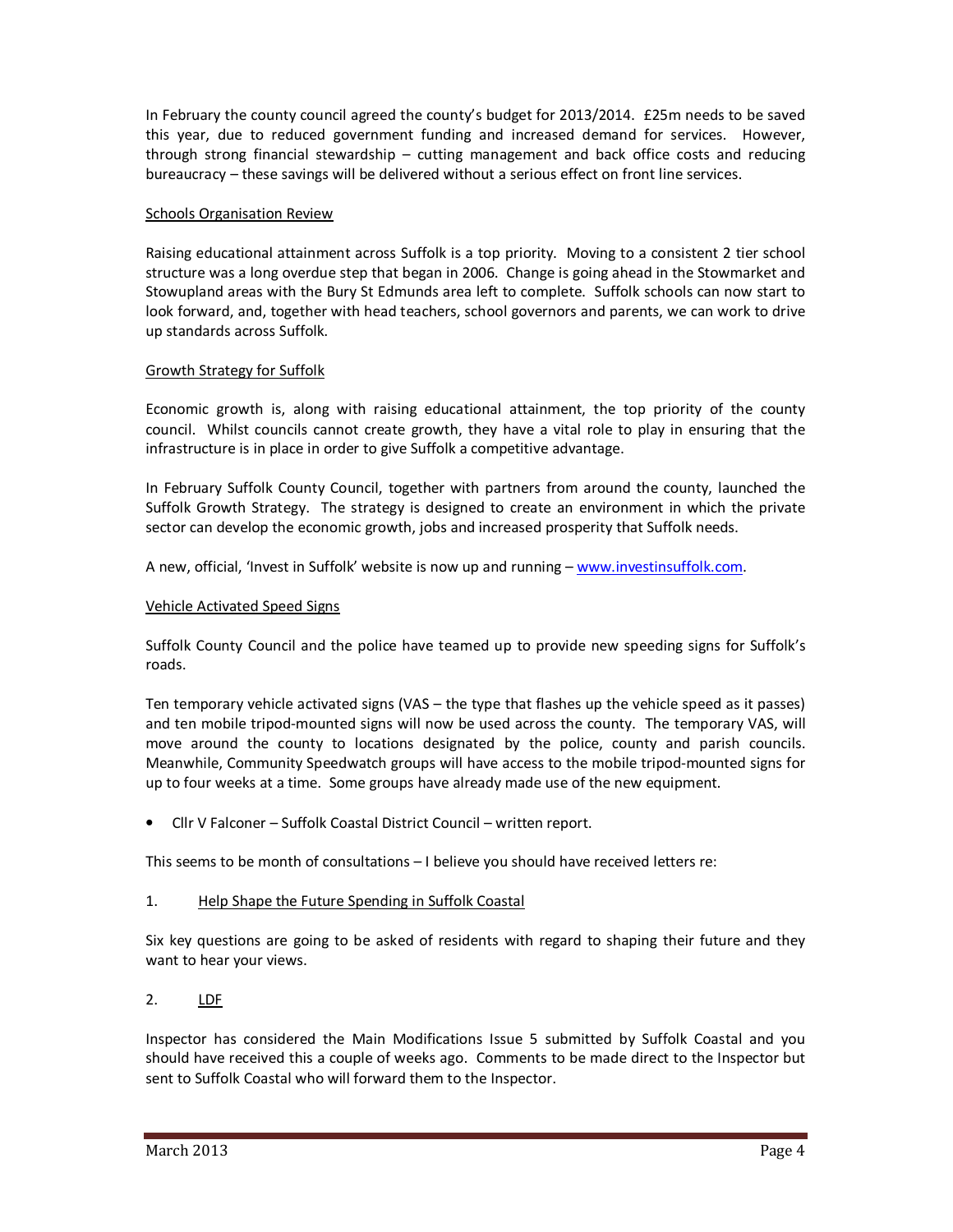At the same time there is consultation on the Sustainability Appraisal – comments on this should go to Suffolk Coastal.

Thirdly, Additional Modifications (Issue 3) is enclosed with comments to Suffolk Coastal but any comment you make will not be sent to the Inspector. The comments really are to do with English, punctuation, etc.

# 3. Suffolk Coastal Members

Another document will be sent out soon requesting your comments on how many members there should be in Suffolk Coastal. At present there are 55 of us but a review is being held by the Boundary Commission to reduce the number. At Full Council and after a number of Committee meetings Suffolk Coastal are going to recommend that the number should be 43 taking into account the number of Cabinet and Scrutiny Members needed etc. The idea is that that each Ward will have approximately the same number of constituents about 2,500. This may mean Ward changes. When a decision is made this will come into place at the next election.

# 4. Suffolk Coastal Head Office Move

In the next three years as a result of cutbacks, partnership working with Waveney the not very economic building to run at Melton Hill, Suffolk Coastal will vacate Melton Hill Offices and probably move to somewhere else in Melton. The offices are not very cost effective and in the light of all the recent changes it makes sense to have an office fit for purpose which the present one is not.

# Council Tax for Year 2013/2014

The Council Tax for the year 2012/2014 has been frozen - £149.40 for a Band D home which will generate £6.9 million towards its budget of £2.7 million for the forthcoming year. Its Council Tax residents will be over £500,000 less than last year and its net budget requirement £360,000 lower. Band D average Council Tax bill for residents in Suffolk Coastal will be £1498.06. This is made up on average of £1,126 or 57.2% for SCC, £166.77 or 11% for Suffolk Police. £149.40 SCDC or 10% and £55.36 or 3.7% for town and parish Councils. There are 118 town and Parish Councils in the District and their rate from zero to £129.08.

# Flyer

The freebee Flyer magazine for Felixstowe is every hopeful that Kirtin, Bucklesham, Nacton and Falkenham will submit to their editor a brief report/newsletter or précis of minutes for insertion in their monthly newspaper. Levington is the only village in the Ward so far that submits text. Email Adrian.bradshaw@flyeronline.co.uk if interested.

# Stratton Hall Solar Panel Farm

Both North and South Development Control Committees met last week to determine that the above 62 acre 40,000 solar panel farm site just off the A14 and it was approved. The Hacheston Solar Panel Farm was refused and the Great Glemham has been deferred for further proof that the soil is Grade 3b. I went on a site visit three weeks ago and saw Wilburton, near Ely's Solar panel farm in situ – it is half the size of Levington's proposed site and it was enormous. However, it was miles from any main road, houses or villages and the soil was of very poor appearance.

# **The meeting was re-convened.**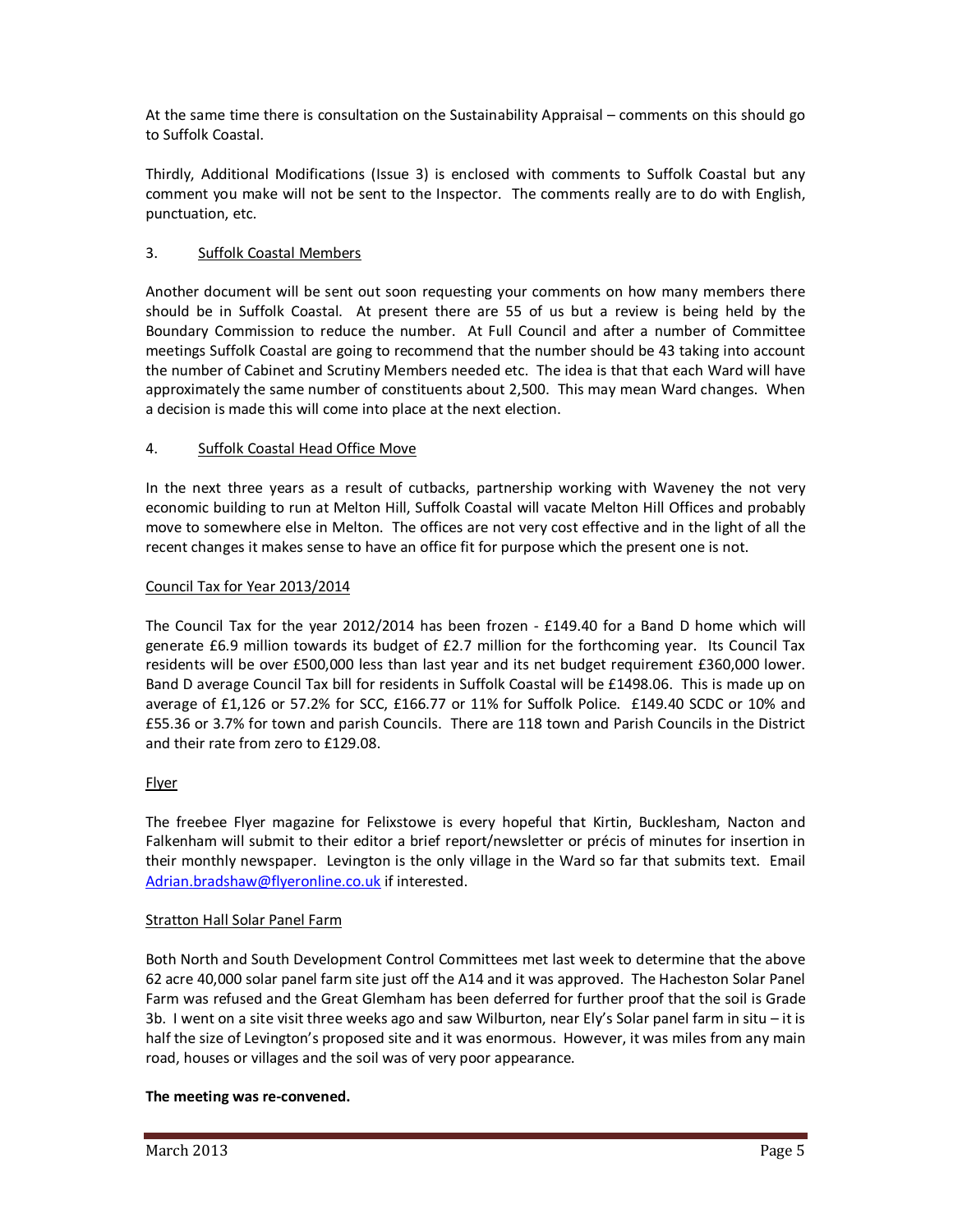### **42.13 Clerk's Report**

The Clerk's report had previously been circulated and it was agreed that some of the items should be discussed as per the agenda.

### Brightwell Footpath 9 and 10

An email has been received from Waldringfield Parish Council regarding Footpaths 9 and 10 being designated as bridleways. Information has been sent to the Parish Council detailing the process of changing the status and also explained to the Waldringfield that they will need to undertake the work to make this happen but Brightwell, Foxhall & Purdis Farm will submit the application on their behalf.

### Light Pollution Issue re John Banks Honda

An email was received from Cllr Day stating that he had spoken to Naomi Goold Planning Officer Suffolk Coastal District Council as there seems to have been no progress on this for several months. Naomi Goold is stating that no action can be taken by the SCDC Planning. The reason being that although planning was initially refused for the lights, the planning authority has never enforced this by order the removal of the lights and so it seems after four years the lights can be turned on and no action can be taken against them on planning grounds. Naomi suggested that Highways could take the matters up on grounds of light pollution on the road (A1156) and believed that this was being investigated as she had passed the issue over to them.

I have emailed David Chenery Suffolk County Council Highways who is now investigating this issue.. It was also agreed that the Clerk should contact Environmental Health concerning this matter. **Action: Clerk** 

### Off Shore Wind Farm

This document has been circulated to all members of the Parish Council but although I received the documents back within timescale no comments were received.

### Newsletter Therese Coffey MP

An email newsletter has been received from Therese Coffey for February 2013 which has been circulated to all members of the Parish Council.

### A1156 Service road Restriction of Waiting Order 201

Confirmation has been received from Suffolk County Council that the above has been approved and Highways are in the process of putting the restrictions in place.

### Section 137 Expenditure Limit for 2013/2014

The Department for Communities and Local Government has today confirmed that the appropriate sum for Parish Councils in England for the purposes of Section 137 (a) of the Local Government Act 1972 ("the 1972 Act") for 2013/2014 is £6.98.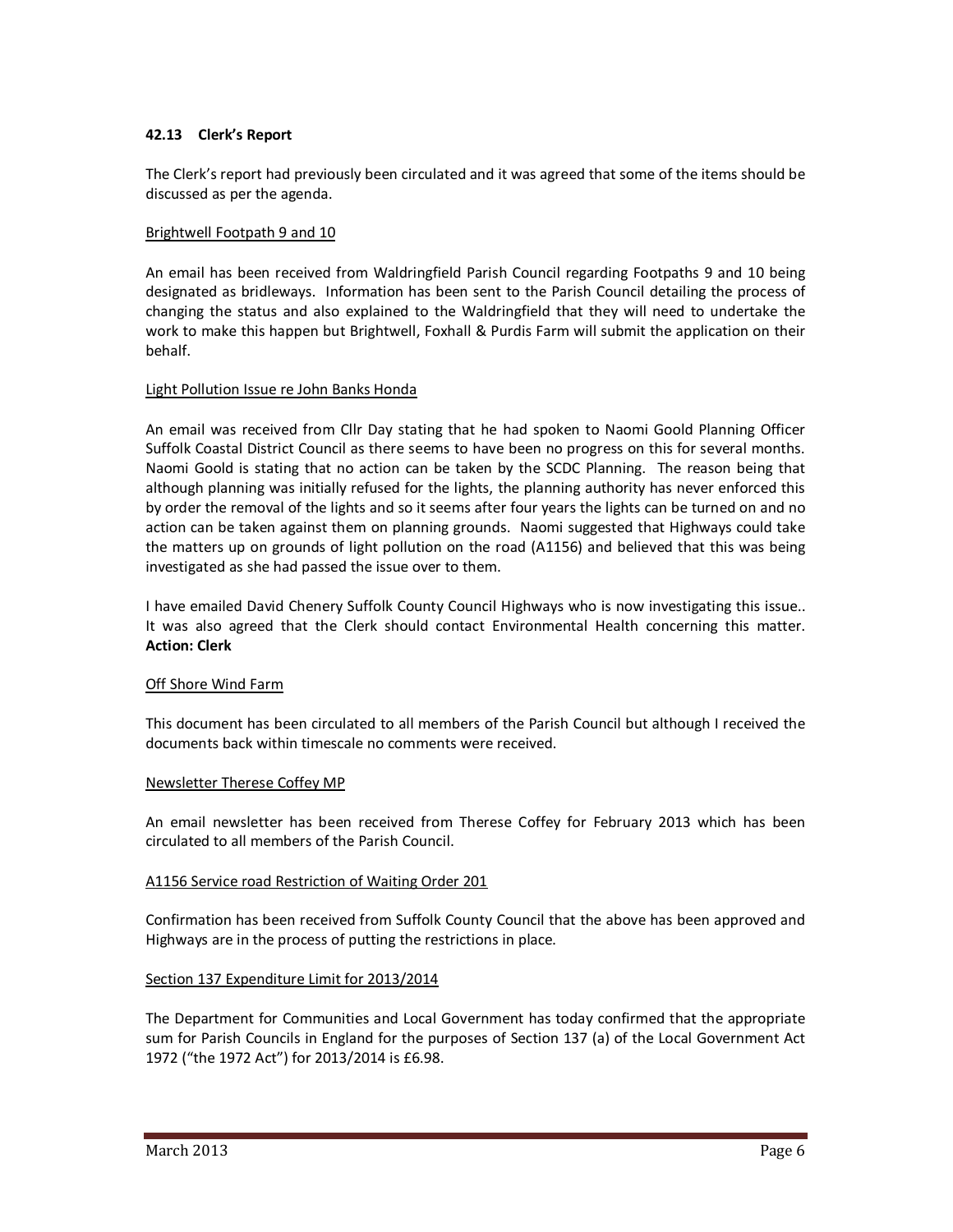This is the amount that results from increasing the amount of 2013-2014 (£6.80) by the percentage increase in the Retail Prices Index between September 2011 and September 2012 (of 2.6%), in accordance with Schedule 12b to the 1972 Act.

# Are you feeling cold this winter or struggling to pay for home heating?

The Suffolk Warm Homes Healthy People scheme may be able to help you make heating and energy improvements to your home this winter. We would like to offer you a **free home energy survey** carried out by an **independent surveyor**.

The survey will assess whether you qualify the **FREE** insulation, draught proofing or other energy efficiency measures. The independent surveyor will tell you what energy improvements you could benefit from and what offers are available to you. During the survey you will be advised on any quick and easy measures you can take to help reduce your fuel bills. If you are struggling to pay for home heating or having problems with your existing heating system then you may qualify for **financial support**. The scheme could also provide you with free use of a Temperature Sensor and Telecare Alarm Unit that raises an alarm if the temperature in your home gets too low.

You could qualify for the free survey if you own or privately rent your home and:

- Someone living in the property is over 60 or under 5 years old **or**
- Someone living in the property is in receipt of a disability or means tested benefit **or**
- The property is within Council Tax band A, B and C.

To book a survey, all you have to do is call 08456 037 686 (Local rate lines open between Monday – Friday 9 – 5 pm). Survey appointments are available evenings and weekends, as well as during the day. So make this winter more comfortable by acting now.

The scheme is funded by the Department of Health and administered by your local authority and aims to make people warmer and healthier in their own homes.

### Insurance Policy

The parish Council insurers (through Suffolk Acre) have been advised that we have purchased an additional 6 grit bins and the Brightwell seat. This will mean an extra premium on the cost of our insurance of £16.51.

### Club House, Former Civil Service Sports Ground, Straight Road, Foxhall

Daniel Kinsman Environmental Health Officer Suffolk Coastal District Council is investigating the state of the premises. If Parish Council concerns are justifiable they will take action to secure the premises and will make contact with the owners of the site.

### **43.13 Planning**

### Applications Received

PC1067 C13/0233 Bucklesham Grange Care Home, 141 Bucklesham Road, Purdis Farm – Conversation of existing bathroom to form additional resident bedroom as part of the care home accommodation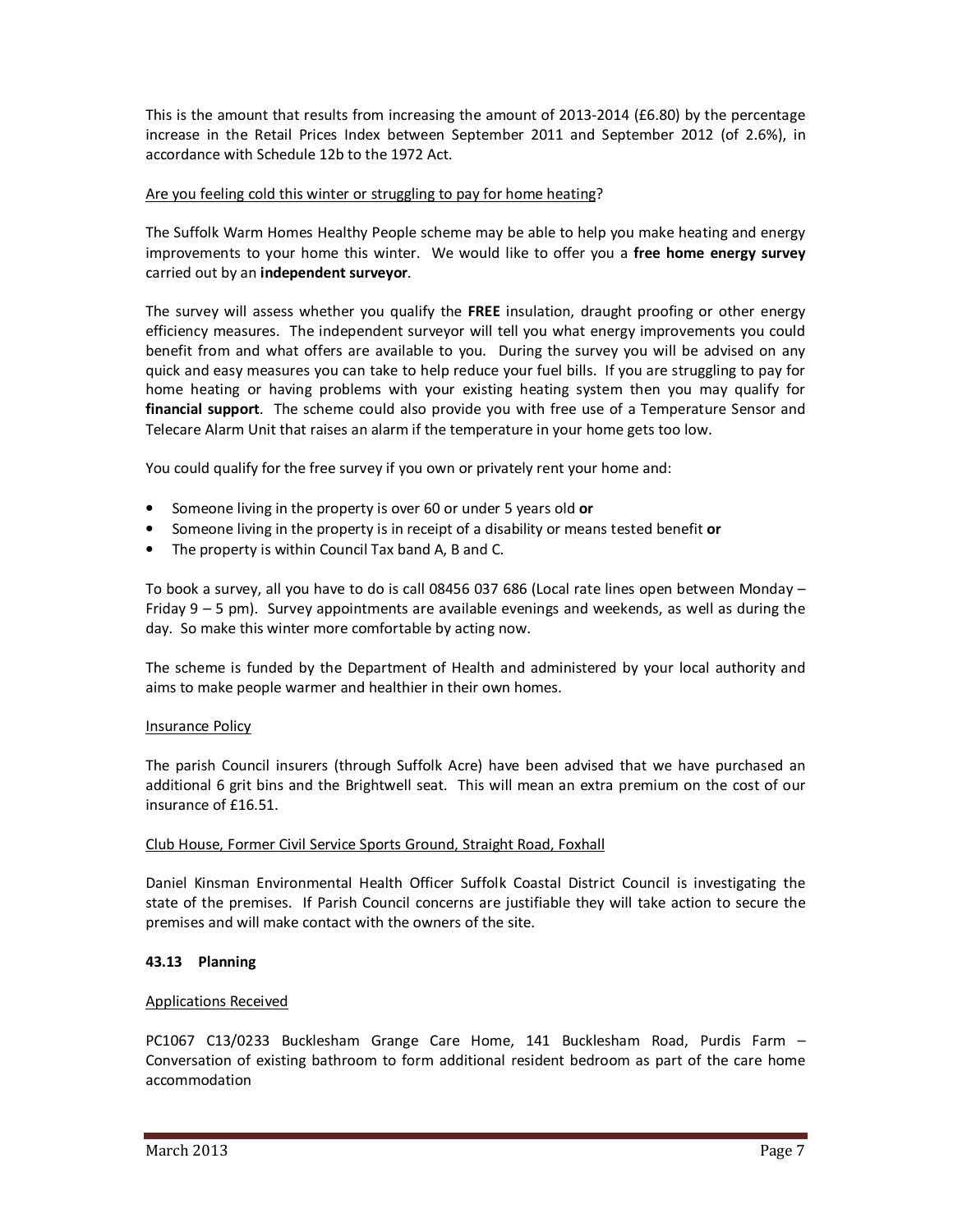The Clerk read out a letter which had been received from a local parishioner which had been sent to Suffolk Coastal District Council Planning Department objecting to Planning Application (C13/0233). Following discussion councillors felt that the letter did not relate to the existing planning application. It was agreed that the Clerk should reply to the parishioner suggesting that he contact Environmental Health and provide them with evidence of the issues.

The Parish Council reiterated their concerns about the parking places at the Care Home.

PC1066 C13/0078 Part Side Garden Sandacre Elmham Drive, Foxhall – Erection of detached dwelling and garage.

No objection.

### **44.13 Jubilee Tree**

Due to illness, Cllr Smith was not present at the meeting, however the Clerk had received an email as follows:

"A 3/4 metre tall Hornbeam (Carpinus Betulus) will be £91.00 with stack and ties plus VAT. Brass Plaque 7" x 5" with 37 letters approximate cost of £60 plus VAT. The delivery time for a tree once ordered is 3 weeks from date of confirmation of the order. They would invoice the PC, the relevant payment information will be on the invoice."

Following discussion councillors agreed that they felt the plaque should not be metal due to the likelihood that it would be stolen.

It was agreed that the following words should be on the plaque:

This Hornbeam Commemorates the Diamond Jubilee of Queen Elizabeth II 1952 -2012

Councillors acknowledged that the wording was more than 37 letters and that Cllr Smith should ask whether it would be possible for this higher number of letters.

It was agreed that Cllr Smith should be asked to arrange a suitable date as soon as possible and that photographs should be taken and any literature should mention that the finance was provided by Suffolk County Council Locality Budget.

Cllr Warham, seconded Cllr Briggs that the above is approved – agreed. **Action: Clerk** 

# **45.13 Suffolk Coastal District Council Core Strategy Modifications**

The Clerk reported that the documents were still in the process of being circulated and reminded councillors that comments had to be submitted by  $1<sup>st</sup>$  April 2013.

Cllr Newell reported that she felt that the modifications to the Core Strategy document had been presented in a more clearly defined positive way and has made quite clear what is expected rather than stating what cannot be done.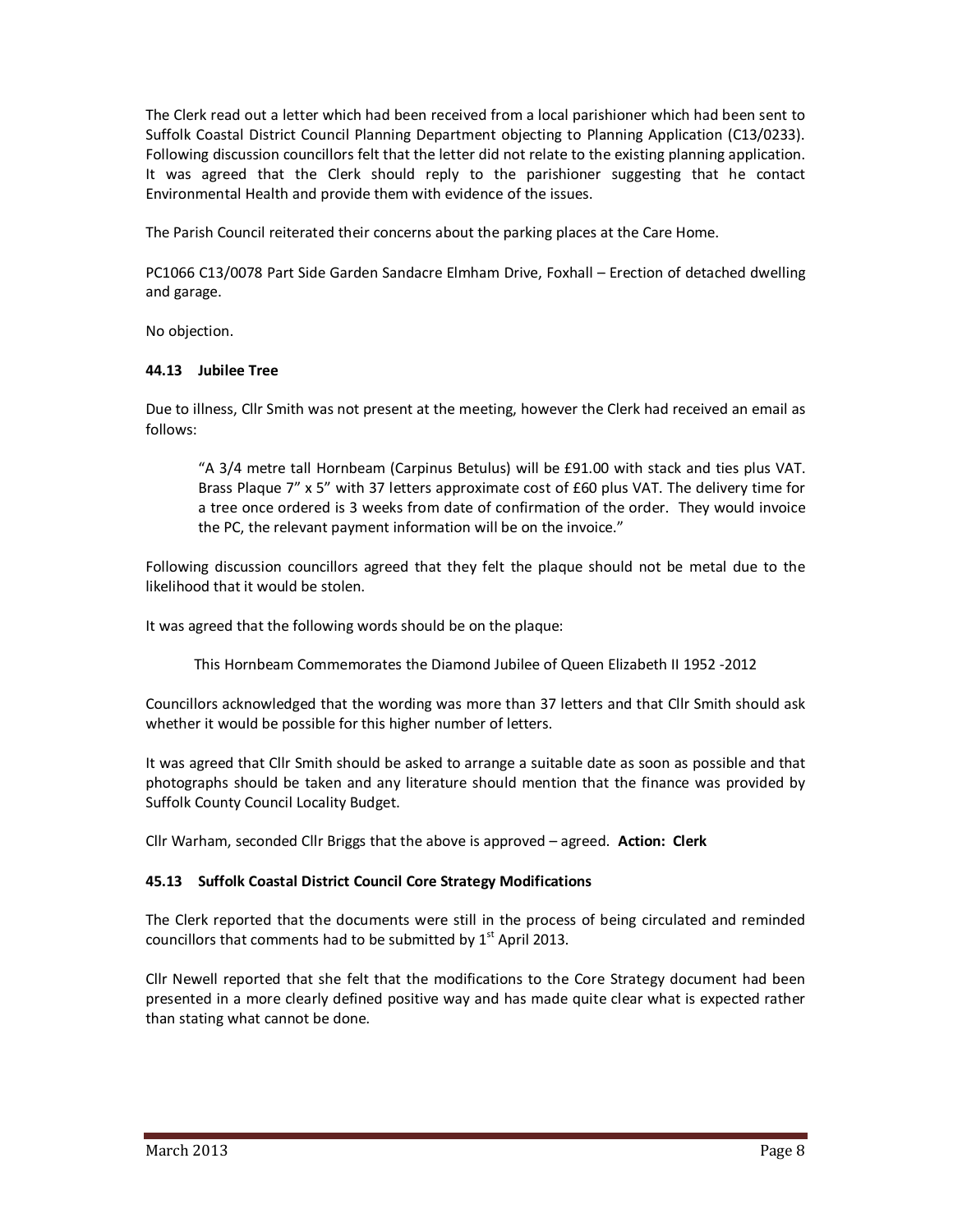## **46.13 Brightwell Seat**

Cllr Newell reported that as soon as the weather is suitable the seat will be placed in situ. **Action: Cllr Newell** 

## **47.13 Grit Bin – Dogswood Close**

The Clerk reported that she had received a request to place a grit bin on the corner of Dogswood Close. It was agreed that this should be deferred until the next Parish Council meeting. **Action: Clerk**

### **48.13 Sizewell C Consultation**

Nothing further to report.

### **49.13 Parking Problems – Purdis Farm**

Cllr Briggs reported that the situation concerning parking had improved but she would continue to monitor the situation. It was agreed that this item should be deferred until the next meeting. **Action: Clerk**

### **50.13 Boundary Changes**

Cllr Watts reported that the number of councillors at Suffolk Coastal could be reduced if next week's Full Council agrees to an electoral review of the current total of 55 that represent the District's 34 Wards. The public consultation period will be from the  $23<sup>rd</sup>$  April until the  $3<sup>rd</sup>$  June and information will be sent out to all councils.

# **51.13 Parish Plan**

Cllr Day reported that the Parish Plan is progressing well. There are five main documents and Robert Shaw has documented the top ten pressing issues. The Working Group will now be reconvened to agree those issues and Cath Shelbourne will start to work on the document and inserting photographs. **Action: Cllr Day** 

### **52.13 Future Plans for Parish**

Cllr Newell reported that she had read through the Core Strategy Modification document and a lot of it applies to the parish. The main points as follows.

Traveller Sites – The document states that ten pitches are required as a transition site between Ipswich and Felixstowe. If the development of either of the two lorry parks on the A14 goes ahead, it could potentially be used as a traveller site.

Building Annexes – Annexes cannot be separated from a main house to create a separate dwelling.

Martlesham is now with Waldringfield and Newbourne which means it is now separated from Brightwell, Foxhall & Purdis Farm.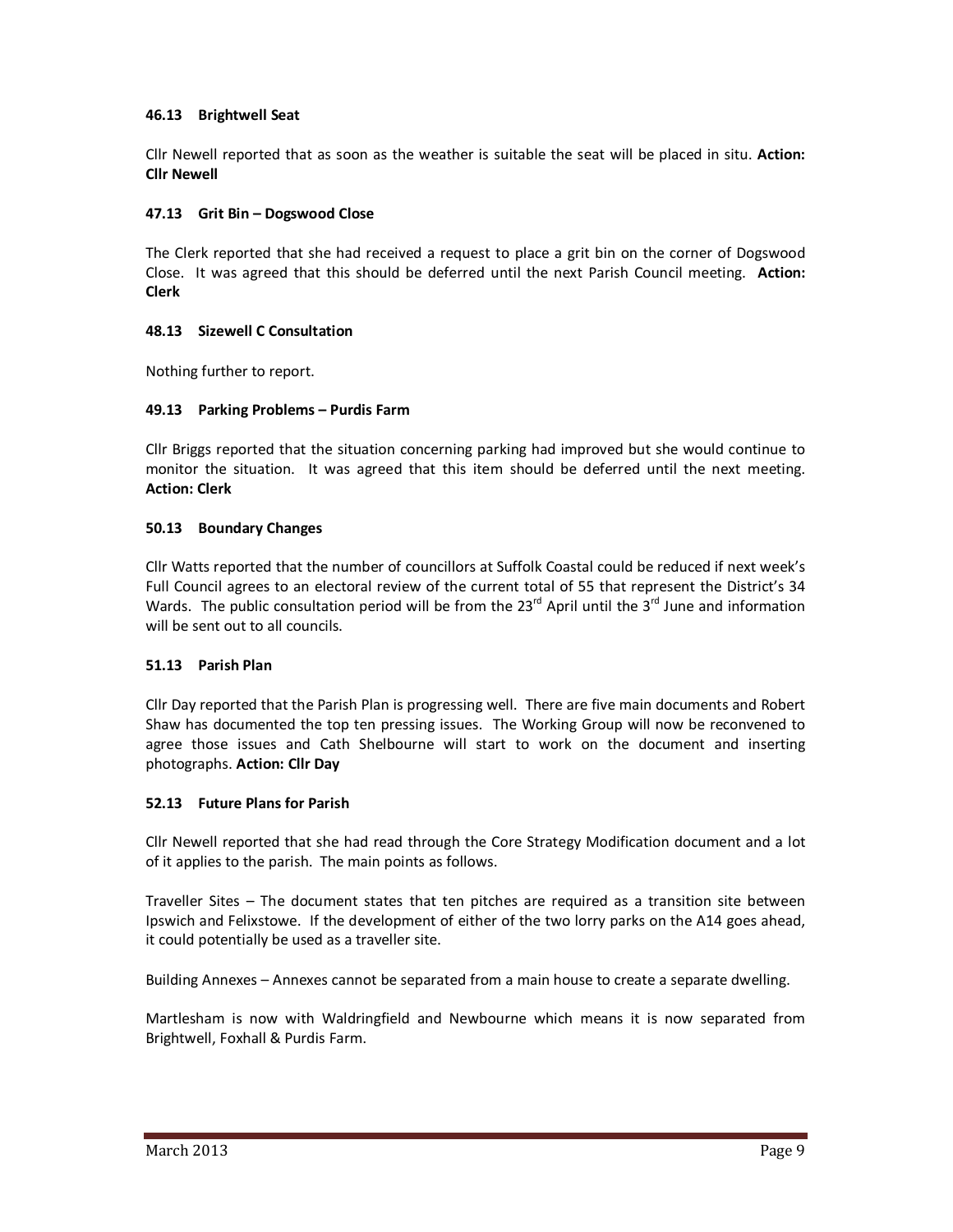Further development at Beardmore Park and Purdis Farm will be resisted where it would compete to the detriment of the viability of the district's market towns and other identified neighbouring retail centres.

Sizewell C – The Council is keen to ensure that should new nuclear facility be provided at Sizewell, it should bring with it a long term beneficial legacy for local people and the local economy not least in the form of housing and leisure facilities benefits.

For planning purposes, the whole area is now referred to as the Eastern Ipswich Plan Area (EIPA).

Foxhall Tip – A restoration condition attached to the landfill operations at the tip will see its ultimate transformation to a country park. It is suggested that this will mitigate the increase in population in the wider residential development. However, environmentalists state that, if you bring more people into the area, the wildlife goes away.

# **53.13 Finance**

| Income                                                              |         |
|---------------------------------------------------------------------|---------|
| Locality Budget                                                     | £500.00 |
| Expenditure                                                         |         |
| Clerk's Salary & Expenses February 2013                             | £235.32 |
| Acre – Insurance Policy – Addition of Grit Bins and Brightwell Seat | £16.51  |
| SALC - HMRC Course                                                  | £12.00  |
| Acre – Membership                                                   | £30.00  |
| SLCC-CiLCA Management - CiLCA Registration                          | £150.00 |

The Clerk reported that she had discussed with Suffolk Association of Local Councils the recycling credits which had previously been paid to the Council had been withdrawn. SALC were surprised at the withdrawal. It was agreed that the Clerk should inquire as to whether Kesgrave Parish Council had also had their recycling credits withdrawn. **Action: Clerk** 

Cllr Warham proposed, seconded Cllr Watts that the above expenditure is approved – agreed. **Action: Clerk** 

# **54.13 Correspondence**

- a. A donation request had been received from the Disability Advice Service. It was agreed to defer this item until June when funding requests are discussed by the Council. **Action: Clerk**
- b. Suffolk County Council Warmer Homes Health People Fund. See Clerk's Report for details.
- c. Letter received from the newly formed Community Action Suffolk which consists of a number of local organisations. The Clerk reported that Suffolk ACRE is now part of Community Action Suffolk. It was agreed that, as in previous years, the Council should continue their membership of the newly formed group (previously Suffolk ACRE).
- d. The Clerk reported that she had received a letter from a parishioner highlighting a number of issues about which he has concerns; dog bins, speeding in Murrills Road, speed check results, other Murrills Road issues and Meadow Crescent/play area issue however it had been received too late to enable the item to be placed as an item on the agenda. Cllr